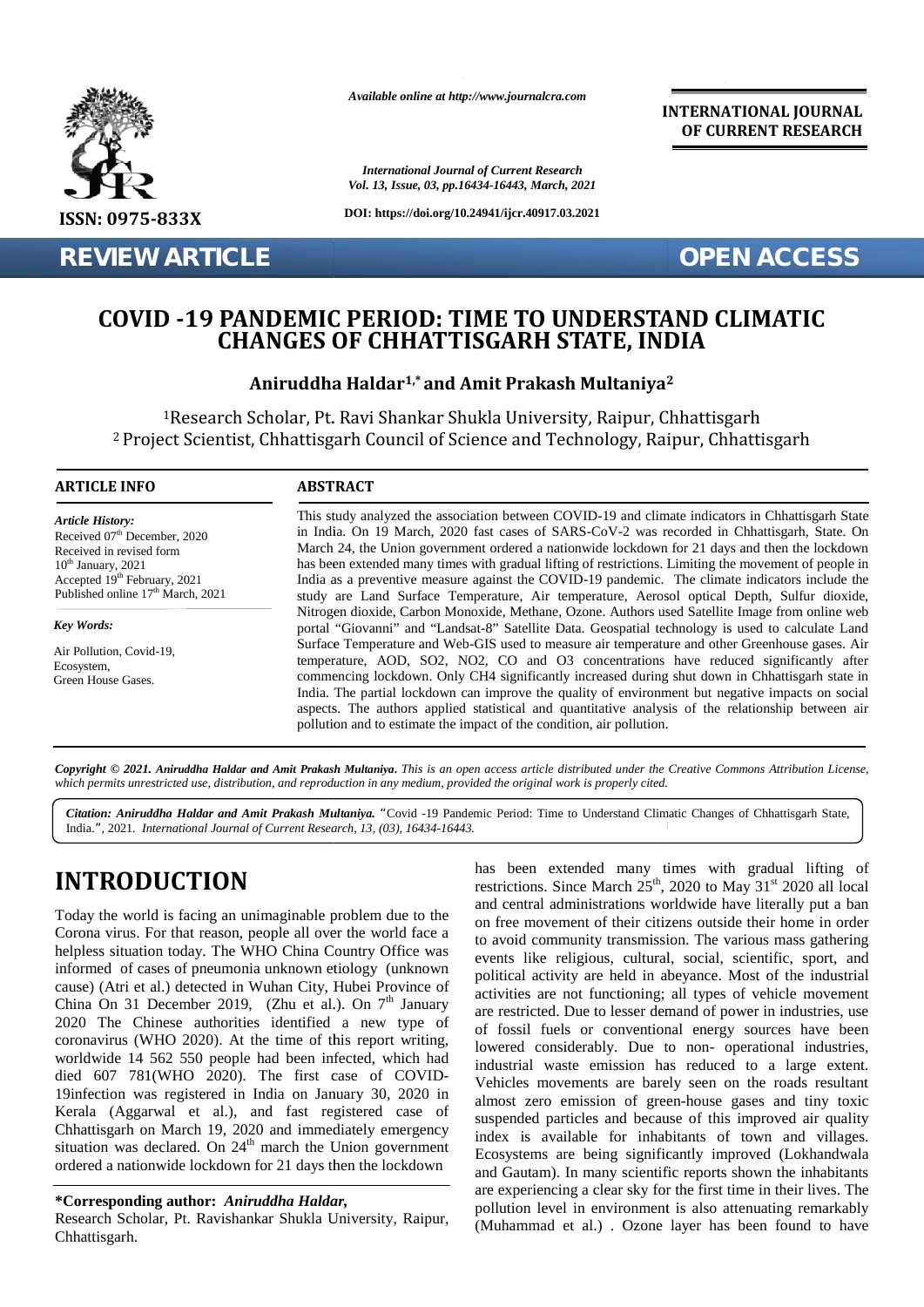invigorated to some extent (Sharma et al.) and (Otmani et al.). The pandemic has displayed its contrasting consequence on human civilization, in the sense that, on one hand it has executed worldwide destruction, but created a very positive impact on the world environment on the other hand. Environment change was reported due to the unusual outbreak of COVID-19, almost every big and small cities and villages in all over the world (Sikarwar and Rani) (Fisher and Wilder- Smith), is under partial of total lockdown for a time period ranging from a few weeks up to a few months(Chakraborty and Maity). In this pandemic period change in air quality reported worldwide. In earlier studies of Covid – 19 periods the amount of Nitrogen decreased throughout China (NASA) and fatality caused by COVID-19 in another study of areas in Italy, Spain, have warned about the PM concentration growth in lower atmosphere due to human activities(Dantas et al.) (Mandal and Pal). Most of study signified the use of Landsat or MODIS products for environmental change with concentration of greenhouse gases like SO2, NO2, CO, PM etc. are considered as dominant causes of temperature rise in atmosphere (Lee et al.)(Bashir et al.)

#### **OBJECTIVE**

- To Understand Climatic Condition.
- To Climatic Mitigation major for climate Change.

#### **MATERIAL AND METHODS:**

#### **Study Area:**

The state of Chhattisgarh is located in the east-central part of India. It is bounded by the other Indian states viz. Uttar Pradesh and Jharkhand in north, Odisha in east, Telangana in south and Maharashtra and Madhya Pradesh in west. The state divided in 3 Agro Climatic zone viz. Northern Hill, Chhattisgarh plane, and Baster plateau. As per census of India 2011 total population of Chhattisgarh 25,540,196. (*Census of India 2011*). Chhattisgarh is the  $10<sup>th</sup>$  largest state of India, with an area of 135,191 km2, with a population of 3.22 cores as of 2020. Chhattisgarh is the 16th-most populated state in the country(*Census of India 2011.*) The total forest area in the state is 55,610.57 sq km which is 41.14 % of total geographical area in Chhattisgarh. Temperature ranges  $30^{\circ}$ C to  $49^{\circ}$ c in summer period Chhattisgarh and average rainfall 1,292 millimeters.



**Figure 1. Location Map of Chhattisgarh**

**Material:** In this study, uses different sensors data to measure the concentrations of Aerosol Optical Depth, Nitrogen Dioxide  $(NO<sub>2</sub>)$ , Sulfur Dioxide  $(SO<sub>2</sub>)$ , Methane  $(CH<sub>4</sub>)$ , Carbon Monoxide  $(CO)$  and Ozone  $(O<sub>3</sub>)$  for lockdown period. Aerosol Optical Depth, Nitrogen Dioxide (NO<sub>2</sub>), Sulfur Dioxide (SO<sub>2</sub>), Methane  $(CH_4)$ , Carbon Monoxide (CO) and Ozone  $(O_3)$ concentration levels were obtained from the "giovanni" public air quality monitoring network (giovanni.gsfc.nasa.gov). We also collected Landsat-8 (OLI/TIRS) satellite data from USGS earth explorer to calculate the land surface temperature. Data have been collected from March 24<sup>th</sup> to 30<sup>th</sup> March 2020 and the same period in previous years. Additionally, the air quality was compared within 2020 between the periods lockdown  $(24<sup>th</sup>$ march to  $31<sup>st</sup>$  march 2020 and the same period in previous years) and after unlock-1 ( $1<sup>st</sup>$  June to  $7<sup>th</sup>$  June 2020 and the same period in previous years).

**Table 1. Data used for study**

| Data                         | Satellite /Sensor   | Sources                           |
|------------------------------|---------------------|-----------------------------------|
| Thermal Image                | Landsat- $8/(TIRS)$ | earthexplorer.usgs.gov            |
| Nitrogen Dioxide $(NO2)$     | OMNO <sub>2d</sub>  | //disc.sci.gsfc.nasa.gov/giovanni |
| Methane $(CH_4)$             | <b>AIRS</b>         |                                   |
| Carbon Monoxide (CO)         | <b>AIRS</b>         |                                   |
| $Ozone(O_3)$                 | AIRS                |                                   |
| Sulfur Dioxide $(SO2)$       | MERRA-2             |                                   |
| Air Temperature              | <b>AIRS</b>         |                                   |
| <b>Aerosol Optical Depth</b> | <b>MODIS</b>        |                                   |

**Landsat-8/ (TIRS):** The Operational Land Imager (OLI) and Thermal Infrared Sensor (TIRS) (U.S. Geological Survey)are instruments onboard the Landsat 8 satellite, which was launched in February of 2013. The satellite collects images of the Earth with a 16-day repeat cycle, referenced to the Worldwide Reference System-2, The approximate scene size is 170 km north-south by 183 km east-west (106 mi by 114 mi) (Landsat Mission 1972). The spectral bands of the OLI sensor provide enhancement from prior Landsat instruments, with the addition new infrared channel (band 9) for the detection of cirrus clouds. Two thermal bands (TIRS) capture data with a minimum of 100 meter resolution, but are registered to and delivered with the 30-meter OLI data with 16-bit data product.

**OMNO2d:** The OMI/Aura Level-3 Global Gridded (0.25x0.25 deg) Nitrogen Dioxide Product "OMNO2d" is released (NASA 2013) OMNO2d File Specification to the public from the NASA Goddard Earth Sciences Data and Information Services Center (GES DISC). The OMNO2 (Level-2) and OMNO2G (Level-2G, binned) processed earlier (in 2012) are also available from GES DISC. Nitrogen dioxide is an important chemical species in both, the stratosphere where it plays a key role in ozone chemistry and in the troposphere where it is a precursor to ozone production (Krotkov et al.). In the troposphere, it is produced in various combustion processes and in lightning and is an indicator of poor air quality. This sensor provide Total column NO2 and Total Tropospheric Column NO2, for all atmospheric conditions, and for sky conditions where cloud fraction is less than 30 percent. OMNO2d data are stored in EOS Hierarchical Data Format (HDF-EOS). Each file contains data from the day lit portion of the orbit (~14 orbits)(NASA, "Ozone Monitoring Instrument (OMI) Data User's Guide"). The average file size for the OMNO2d data product is about 6 Mbytes. (Follette-Cook and Gupta)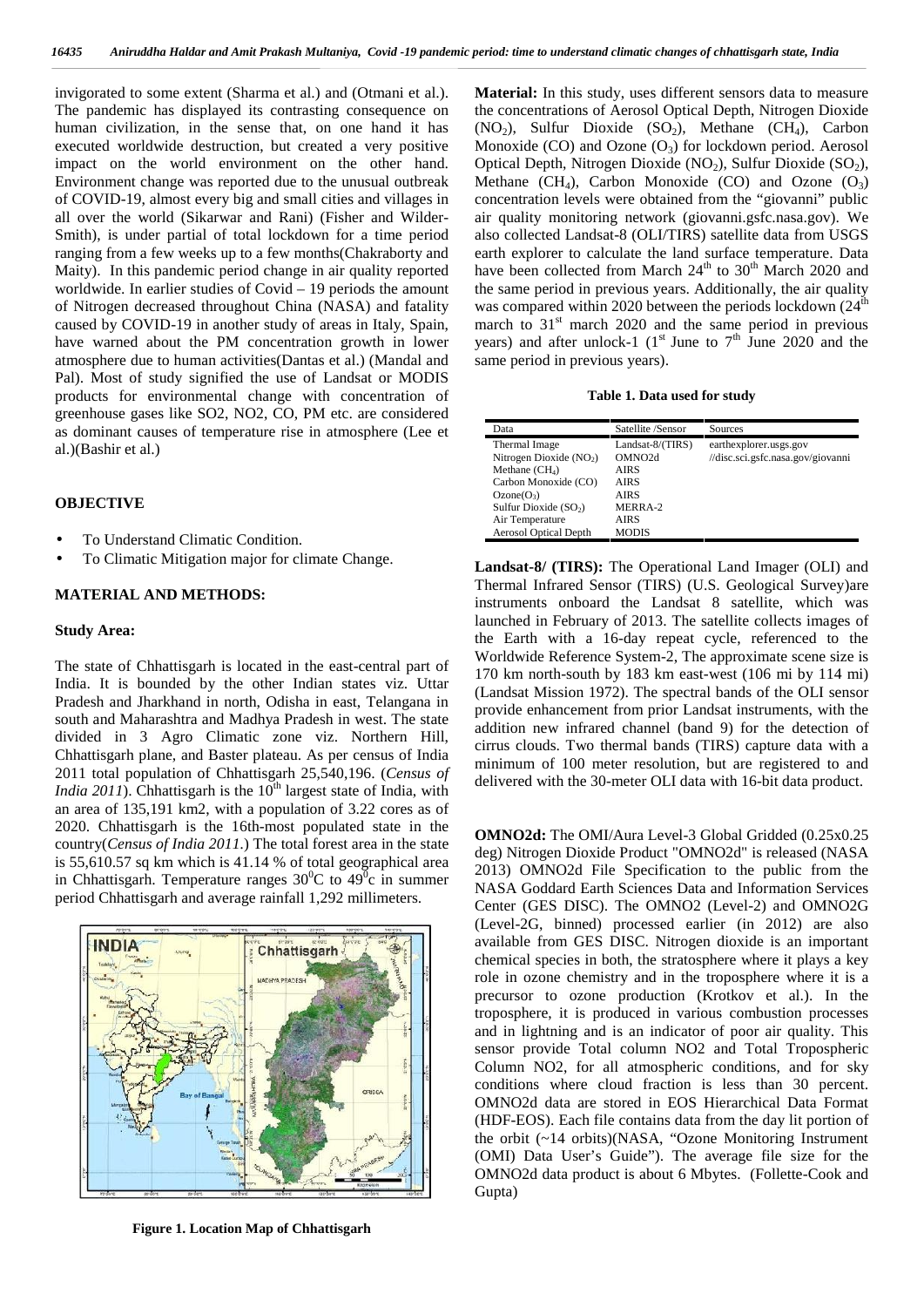**AIRS, the Atmospheric Infrared Sounder:** AIRS is a highresolution infrared sounder with its central purpose being to obtain atmospheric temperature and humidity profiles from the surface upward to an altitude of 40 km (NASA,2001). As a thermal infrared sounder that has been very stable since its launch and of which is still under operation, AIRS on the EOS/Aqua satellite was launched in polar orbit (13:30 local standard time, ascending node) in May 2002(Zou et al.). It has 2378 channels covering 649–1136, 1217–1613, and 2169– 2674 cm−1 at high spectral resolution ( $/$  = 1200) [8] and the noise in the equivalent change in temperature (Ne $\bar{T}$ ) at a reference temperature of 250 K ranges from 0.14 K in the 4.2 µm in the lower troposphere sounding wavelengths to 0.35 K in the 15 µm in the upper troposphere sounding region. The spatial resolution of AIRS is 13.5 km at nadir and in a 24-hour period, AIRS nominally observes the complete globe twice(Krotkov et al.). Data collected for off-nadir locations will have coarser resolutions. The AIRS instrument is expected to provide substantial improvements, especially in the temperature measurements, over any previous sounder flown in space (Aumann et al.) (Fishbein et al.)

**MERRA-2:** The Modern-Era Retrospective analysis for Research and Applications, Version 2 (MERRA-2) (Bosilovich et al.).provides data beginning in 1980. In this work the data provided through MERRA-2 -Modern-Era Retrospective Analysis for Research and Applications version 2- were used MEERA-2 is an update to its proceeding intended to provide an ongoing climate analysis that goes beyond the MERRA's terminus, while addressing it's known limitations Unlike in MERRA, all data collections from MERRA-2 are provided on the same horizontal grid (Eltahan et al.) . This grid has 576 points in the longitudinal direction and 361 points in the latitudinal direction, corresponding to a resolution of  $0.625^{\circ} \times 0.5^{\circ}$ . The longitudinal resolution of the data is changed from 0.667° in MERRA and the latitudinal resolution remains unchanged (0.5°)(Manney et al.). One of the recent studies that use MERRA-2 and shows that regionally averaged time series of the Moderate Resolution Imaging Spectroradiometer (MODIS) observed CDNC of low, liquid-topped clouds is well predicted by the MERRA2 reanalysis near-surface sulfate mass concentration over decadal timescales (McCoy et al.). A multiple linear regression between MERRA2 reanalyzes masses of sulfate (SO4), black carbon (BC), organic carbon (OC), sea salt (SS), and dust (DU) shows that CDNC across many different(Michou et al.) regimes can be reproduced by a simple power-law fit to near-surface SO4, with smaller contributions from BC, OC, SS, and DU (Daniel T. McCoy, 2018).

**MODIS:** The scientific instrument moderate-resolution imaging spectro-radiometer (MODIS) was on board of the Terra and Aqua satellites in 1999 and 2002 respectively. Many and different products were retrieved from MODIS. Its aerosol products monitor optical properties like aerosol optical depth (AOD) (Levy et al.) and single scattering albedo (SSA) over Land and Oceans. Level-3 data with resolution  $(1^{\circ}$  degree) from MODIS is used in the benchmark over the MENA domain that conducted to evaluate AOD product(Eltahan et al.). Collection- 6 of aerosol product is used for AOD Calculations, that merges together both algorithms of dark target (DT) and deep blue (DB).

**Method:** From the geospatial point of view, the "surface" is anything which is visible and looks through the space to the

ground. During the day, the Sun's rays warm Earth's lands. Some of this warmth rises into the air where gases catch and hold the warmth near the surface. These gases (called greenhouse gases) also help to warm Earth's land surface and it also influences weather and climate patterns. Chemical constant of greenhouse gases indicates the role of in climatic conditions. We can use a thermometer to measure the temperature of any single place. Likewise, many scientific organizations can measure the temperature of the whole world from space using instruments carried on satellites. Mapping the earth surface temperature helps to better understand our environment condition (WHO,2003). In this study two type of data sets were used: i) Land surface temperature; ii) Air quality assessment.

**Land Surface Temperature:** Land Surface Temperature (LST) is a fundamental aspect of climate and biology, affecting organisms and ecosystems from local to global scales (Mildrexler). Land surface temperature illustrates how warm or cold an object is the earth surface in particular location. Land surface temperature is not the same as an air temperature that is include daily weather report (Mutiibwa et al.). LST measures the emission of thermal radiance from the land surface where the incoming solar energy interacts with and heats the ground (Valizadeh Kamran *et al*, Jeevalakshmi *et al*and (Rajeshwari et. al.), or the surface of the canopy in vegetated areas. Zero percent cloud cover Satellite dataset of Landsat-8OLI/TIRS (day time, level-1G product) were used for Chhattisgarh state of lockdown period  $24<sup>th</sup>$  march to  $31<sup>st</sup>$ march and first week of unlock-,  $1<sup>st</sup>$  June to  $7<sup>th</sup>$  June 2020 and same time data of pervious year has been used in this study. Methodology of LST analysis is shown in Figure 2.



**Figure 2. Flow diagram for LST estimation**

**Top of Atmospheric Spectral (Radiance):** Landsat Level-1 data can be converted to TOA spectral radiance)using the radiance rescaling factors in the MTL file:

$$
L = ML^*Qcal + AL \tag{1}
$$

Where,

L - Top of Atmospheric Radiance in watts/ (m2\*srad\*μm) ML - Band specific multiplicative rescaling factor (radiance\_mult\_band\_10)

Qcal - Band 10 image Landsat 8

AL - Band specific additive rescaling factor (radiance\_add\_band\_10)

#### **Top of Atmospheric Spectral Radiance with a correction for the sun angle is**

$$
L = \frac{L\lambda'}{c - (\theta s)} = \frac{L\lambda'}{s - (\theta s)}
$$
 (2)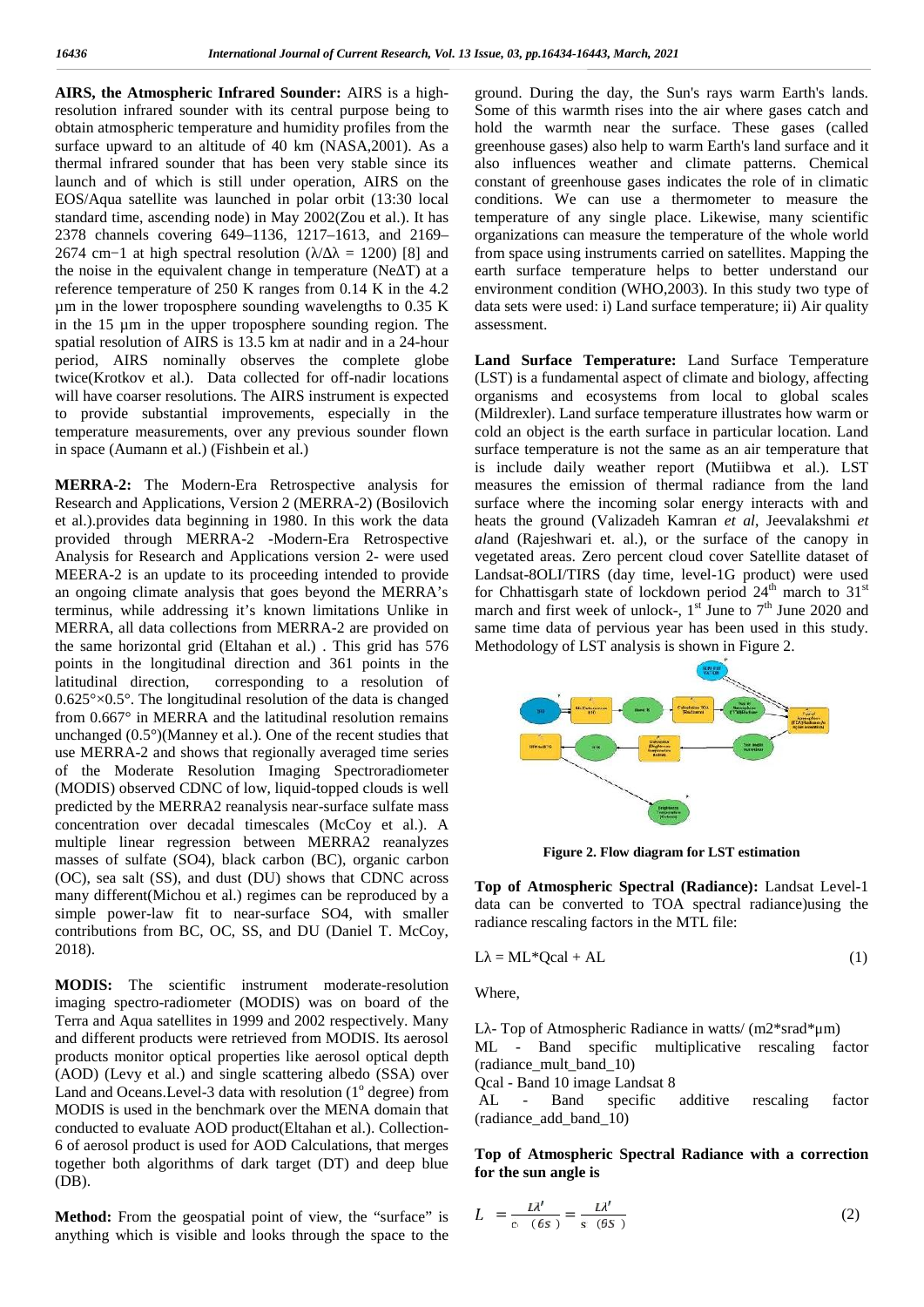#### **Conversion to Top of Atmosphere Brightness Temperature**

$$
T = \frac{kz}{L\left(\frac{K1}{L} + 1\right)}\tag{3}
$$

Where:

 $T = Top$  of atmosphere brightness temperature (Kalvin) L =TOA spectral radiance (Watts/ ( $m2$  \* srad \*  $\mu$ m))  $K1 = Band-specific$  thermal conversion constant from the metadata (K1\_CONSTANT\_BAND\_x, where x is the thermal band number)

 $K2 = Band-specific$  thermal conversion constant from the metadata (K2\_CONSTANT\_BAND\_x, where x is the thermal band number)

#### **Conversion of Kelvin to Celsius.**

Brightness temperature  ${}^{0}C = (T - 273.15)(4)$ 

**Air Quality Assessment:** Climate change can impact air quality and, conversely, air quality can impact climate change. Changes in climate can result in impacts to local air quality. Atmospheric warming associated with climate change has the potential to increase or decrease air quality in many regions. The impact of climate change on air pollutants, such as Nitrogen dioxide, Sulfur dioxide, Carbon Monoxide, Methane (CH4) and Ozone  $(O_3)$ , are less certain, but previous research is underway to address these uncertainties.

Emissions of pollutants into the air can result in changes to the climate. Satellite data of atmospheric pollutants are becoming more widely used in the decision-making and environmental management activities of public, private sector and non-profit organizations (Barn et al.) (Sicard et al.) (Belhout et al.). A decision support modeling tool of NASA Giovanni system has provided access to a wide variety of NASA remote sensing data and other Earth science data sets. This web based analysis systems allow different kinds of air quality data to apply in this research topic (NASA) (William et al.). For air quality analysis during the lockdown period air quality data has been downloaded from Giovanni web page: http://disc.sci.gsfc.nasa.gov/giovanni and following steps are made for peer analysis:

- Generating Maps of Air Quality Products
- Spatial Selection on a map for research area
- Parameter Selection
- Temporal Selection for time period for study
- Visualization of data set
- Download the data sets for further analysis

# **RESULT AND DISCUSSION**

To compare the results, two different time period data of seven years of Chhattisgarh areas were chosen according to the availability. In the Study, the satellite image was taken between lockdown period  $24<sup>th</sup>$  march to  $31<sup>st</sup>$  march and first  $\frac{1}{8}$ week of unlock-  $1<sup>st</sup>$  June to  $7<sup>th</sup>$  June for all the seven year. Lands at-8/ (TIRS) Satellite imagery based LST

**Land Surface Temperature (LST):** Land surface temperature is an important factor in many areas, such as global climate change, geo-hydrological, biophysical and urban land use / land cover (Avdan and Jovanovska). In this study, the TIR band 10 was used to estimate brightness temperature (10) (Guo et al.). After downloading the satellite images from http://earthexplorer.usgs.gov/, LSTs were retrieved in image processing software using the algorithm presented in this paper. The differences between the retrieved LSTs and the recorded data were observed approximately ±2°C. Satellite imagery corroborates that the land surface temperatures of March, 2020 and June, 2020 have been significantly below the last six years average temperature of 38°C and 40°C respectively. This indicates that in the year 2020, there has been a plummet in temperature due to controlled industrial and other development activities (Figure 3).



**Figure 3. Land Surface Temperature**

**Giovanni web tool based Air Quality analysis:** Giovanni is a tool that displays Earth science data from NASA satellites directly on the Internet for analysis. Giovanni is an acronym for the Goddard Earth Sciences Data and Information Services Center, or GES DISC, Interactive Online Visualization and Analysis Infrastructure (Leptoukh et al.). This Giovanni application allows us to visualize selected geophysical parameters. In the first step in the workflow is to call the data retrieval service. The second step in the workflow calls a calculator service to compute a pixel by-pixel average over the range of the retrieved data. The final step in the workflow is an Image Renderer that produces a plot of the area-averaged data.

**Air Temperature:** Air temperature is the measurement of the atmospheric kinetic energy at a given location in the atmosphere(Mohseni et al.) . The atmospheric temperature measured at the top of a cloud. Accurate information on cloud top temperature is needed to properly retrieve many atmospheric and surface properties (Menzel et al.). It also plays an important role in the net Earth radiation budget. NASA's Aqua satellite, gathers infrared energy emitted from Earth's surface and atmosphere globally by ARIS instrument (Platnick). Its data provides measurements of temperature and water vapor through the atmospheric column along with a host of trace gases, surface and cloud properties(Wagner et al.). After downloading the Air temperature data from Giovanni web tool (http:// disc.sci.gsfc.nasa.gov/giovanni) geo coded and reclassify in GIS platform. ARIS instrument data substantiate that the air temperatures of March, 2020 and June, 2020 have been notably less than last six years average temperature of 32°C. This indicates that in the year 2020, there has been a fall in temperature due to restricted emission activities (Figure 4).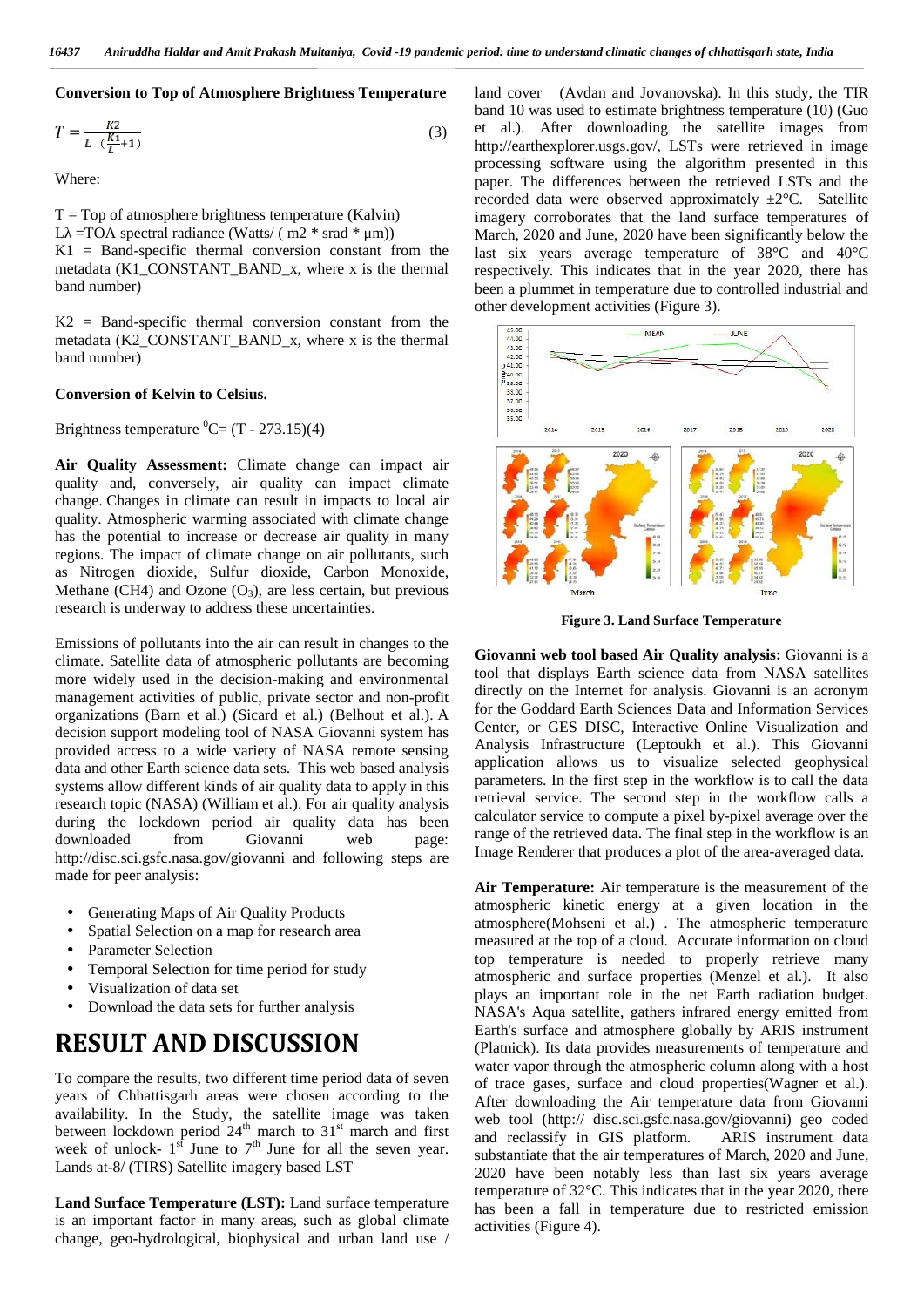

**Figure 4. Air Temperature**

#### **Aerosol Optical Depth (AOD) retrieval**

Tiny solid and liquid particles suspended in the atmosphere are called aerosols. Windblown dust, sea salts, volcanic ash, smoke from wildfires, and pollution from factories are all examples of aerosols. Depending upon their size, type, and location, aerosols can either cool the surface, or warm it. They can help clouds to form, or they can inhibit cloud formation. Out of 36 different wavelength channels, seven (between 0.47 and 2.12 μm) are used for the aerosol retrieval of MODIS data. (Long et al.). The uncertainty of the MODIS AOD measurements is expected to be  $1AOD=\pm 0.05\pm 0.15\times AOD$ over land.(Hashim et al.) (Remer et al.).



**Figure 5. Aerosol Optical Depth (AOD)**

The MODIS instrument data shows that the average of mass concentration for AOD takes place in March with a value of .48 and the average of mass concentration for AOD at June with value 0.64. However the mass concentration for AOD takes place in March 2020 and June 2020 with value 0.42.

There is significant change in air quality trend in the month of March and June of 2020 and map show gradual decrease in Chhattisgarh during lockdown period less emission of <sup>or ind</sup> AOD in air due to shut down of industrial and  $\frac{\text{stack}}{\text{stack}}$  around transportation activity (Figure 5).

#### **Sulfur dioxide**

Sulfur dioxide is a gas which is invisible and has a nasty, sharp smell. About 99% of the sulfur dioxide in air comes from human sources (Padmavathi and Visva). The main source of sulfur dioxide in the air is industrial activity that processes materials that contain sulfur, e.g. the generation of electricity from coal, oil or gas that contains sulfur(Roy and Sardar). Some mineral ores also contain sulfur, and sulfur dioxide is released when they are processed. In addition, industrial activities that burn fossil fuels containing sulfur can be important sources of sulfur dioxide(Azimi) and (Fioletov et al.). Sulfur dioxide is also present in motor vehicle emissions, as the result of fuel combustion. In the past, motor vehicle exhaust was an important, but not the main, source of sulfur dioxide in air.



**Figure 6. Sulfur dioxide**

In this study, the recent spatiotemporal distribution and trend of the mass concentration of SO2, were analyzed over the region of the Chhattisgarh are from Modern Era- Retrospective Analysis for Research and Applications version 2 (MERRA-2) reanalysis data shown in Figure 6. The SO2 data used in these analyses are obtained from (MERRA-2) with a resolution of  $0.5 \times 0.625$  throughout a period of lockdown period with same time of six year data. It is shown that the average of six year concentration for SO2 takes place in March with a value of 1.10248E-05 and the average of six year concentration at June with value 1.00873E-05. However the mean concentration for SO2 takes place in March 2020 with a value of 0.000006421and the mean mass concentration for SO2 at June 2020 with value 0.000008256.

There is significantly tailed off in air quality trend for 2020 shown from this time series trend. There is significant change in 2020 air quality trend in comparison of six year data, map show gradual decrease in of So2 due to less emission in air during shut down of industrial and transportation activity (Figure 6). The map of July 2020 shows that the amount of so2 has increased due to the onset of industrial activity from the local power plant smoke<br>stacks around Korba district of Chhattisgarh. around Korba district of Chhattisgarh. com/sulfur-dioxide-concentrationsdrop-over-india-during-covid-19/)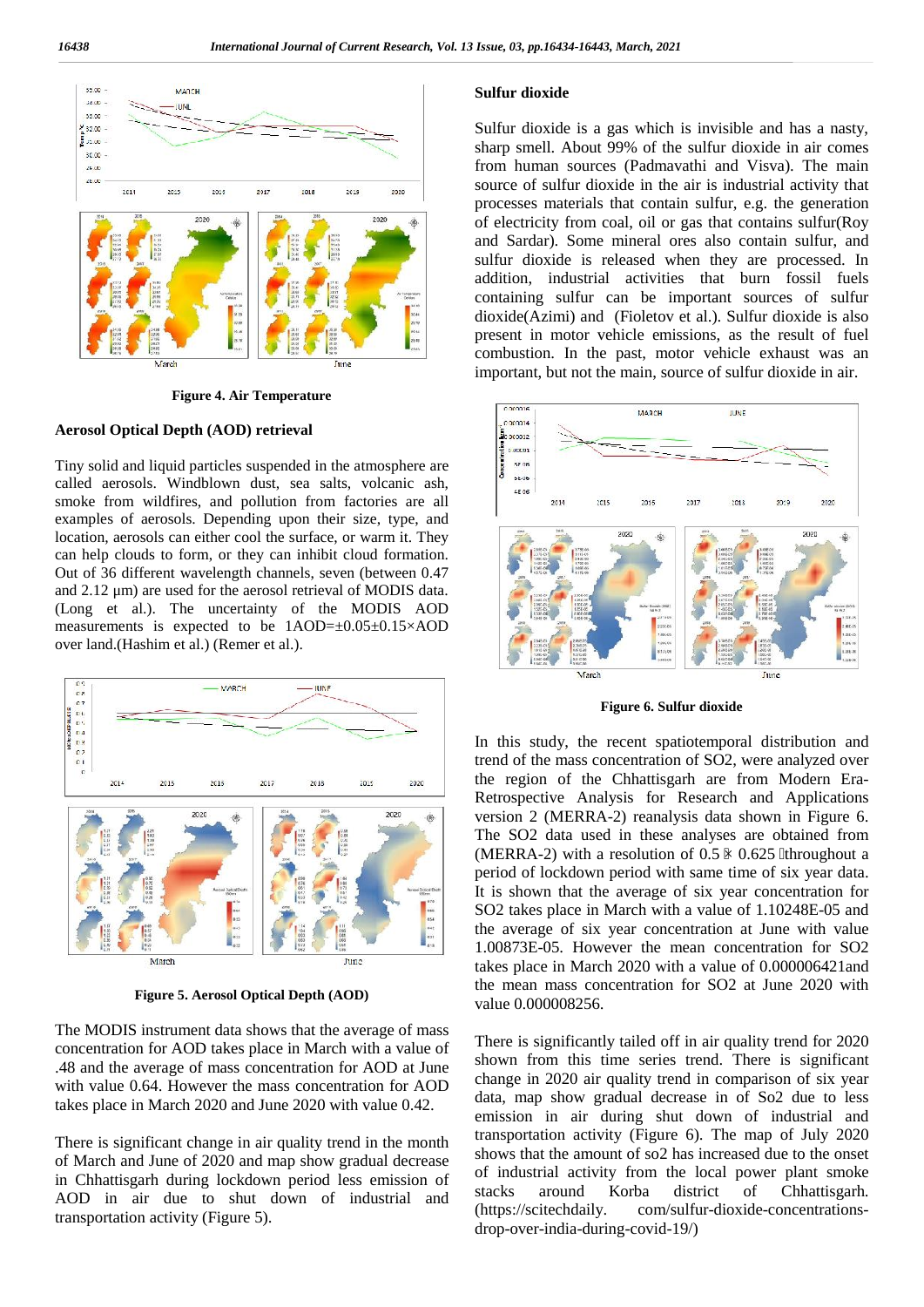**Nitrogen dioxide:** Nitrogen dioxide is a combination of nitrogen oxide and nitric acid. Nitrogen Dioxide (NO2) is one of a group of highly reactive gases known as oxides of nitrogen or nitrogen oxides (NOx).

Other nitrogen oxides include nitrous acid and nitric acid. NO2 is used as the indicator for the larger group of nitrogen oxides. NO2 primarily gets in the air from the burning of fuel. Nitrogen dioxide (NO2) is a yellow-brown gas that is a common emission from vehicles, power plants and industrial activity and off-road equipment. This analysis derived from Level-3 daily global gridded (0.25x0.25 degree) Nitrogen Dioxide Product (OMNO2d). OMNO2d data product is a Level-3 Gridded Product where pixel level data of good quality are binned and "averaged" into global grids. This product contains Total column NO2 and Total Tropospheric Column NO2, for all atmospheric conditions, and for sky conditions where cloud fraction is less than 30 percent(NASA,2012).

 $NO<sub>2</sub>$  is used as the indicator for the larger group of nitrogen oxides.  $NO<sub>2</sub>$  primarily gets in the air from the burning of fuel. Nitrogen dioxide  $(NO<sub>2</sub>)$  is a yellow-brown gas that is a common emission from vehicles, power plants and industrial activity and off-road equipment. This analysis derived from Level-3 daily global gridded (0.25x0.25 degree) Nitrogen Dioxide Product (OMNO2d). OMNO2d data product is a Level-3 Gridded Product where pixel level data of good quality are binned and "averaged" into global grids. This product contains Total column NO2 and Total Tropospheric Column NO2, for all atmospheric conditions, Tropospheric Column NO2, for all almospheric conditions,<br>and for sky conditions where cloud fraction is less than 30 percent(NASA,2012).



**Figure 7. Nitrogen dioxide**

The emission of the nitrogen dioxide pollutant has gone down significantly in the 2020, in entire Chhattisgarh. The average six year value of mass concentration for NO2 takes place in March with the value of 6.68389E+15 and in June 2019 with the value of  $4.57681E+15$  Molecules cm<sup>-2</sup>. n However the concentration for NO2 takes place in March 2020 with a value of 5.08E+15 and in June with value of  $4.31E+15$  Molecules cm<sup>-2</sup>. The nitrogen dioxide map fieldshowed the most dramatic reductions in March 2020 due to lock down activity (Figure 7).

The main reason of increasing NO2 levels in June 2020 is associated with resuming the infrastructure development, such as new coal burning power plants in the Chhattisgarh region of India.

**Carbon monoxide:** Carbon monoxide is a gas and is found in air. High levels of carbon monoxide are poisonous to humans and, unfortunately, it cannot be detected by humans as it has no taste or smell and cannot be seen. The natural concentration of carbon monoxide in air is around 0.2 parts per million (ppm), and that amount is not harmful to humans. Natural sources of carbon monoxide include volcanoes and bushfires. The main sources of additional carbon monoxide are motor vehicle exhaust and some industrial activities, such as making steel. Tobacco smoke is one of the main indoor sources of carbon monoxide (WHO 2010).

ARIS instrument data corroborate that the Carbon monoxide concentration in environment of March, 2020 is significantly higher side (43.37) than the average six year comparative data i.e. 41.83 and June, 2020 have been notably less (45.46) than last six years average concentration i.e. 46.06. This indicates that in the year 2020, there has been a fall in concentration due to restricted emission activities (Figure 8).



**Figure 8. Carbon monoxide**

**Methane:** Natural gas, which primarily consists of methane, is the cleanest burning fossil fuel. When methane is produced from non-fossil sources such as food and green waste, it can literally take carbon out of the air. However, methane that is released into the atmosphere before it is burned is harmful to the environment. Because it is able to trap heat in the atmosphere, methane contributes to climate change. Methane lifespan in the atmosphere is relatively short compared to those of other greenhouse gases. In order to retrieve CH4 in both clear and partially cloudy scenes, nine AIRS fields-of-views (FOVs) within the footprint of the Advanced Microwave Sounding Unit (AMSU) are used to derive a single cloud-cleared radiance spectrum in a field-of-regard (FOR), which is then used to retrieve profiles with a spatial resolution of approximately 45 km.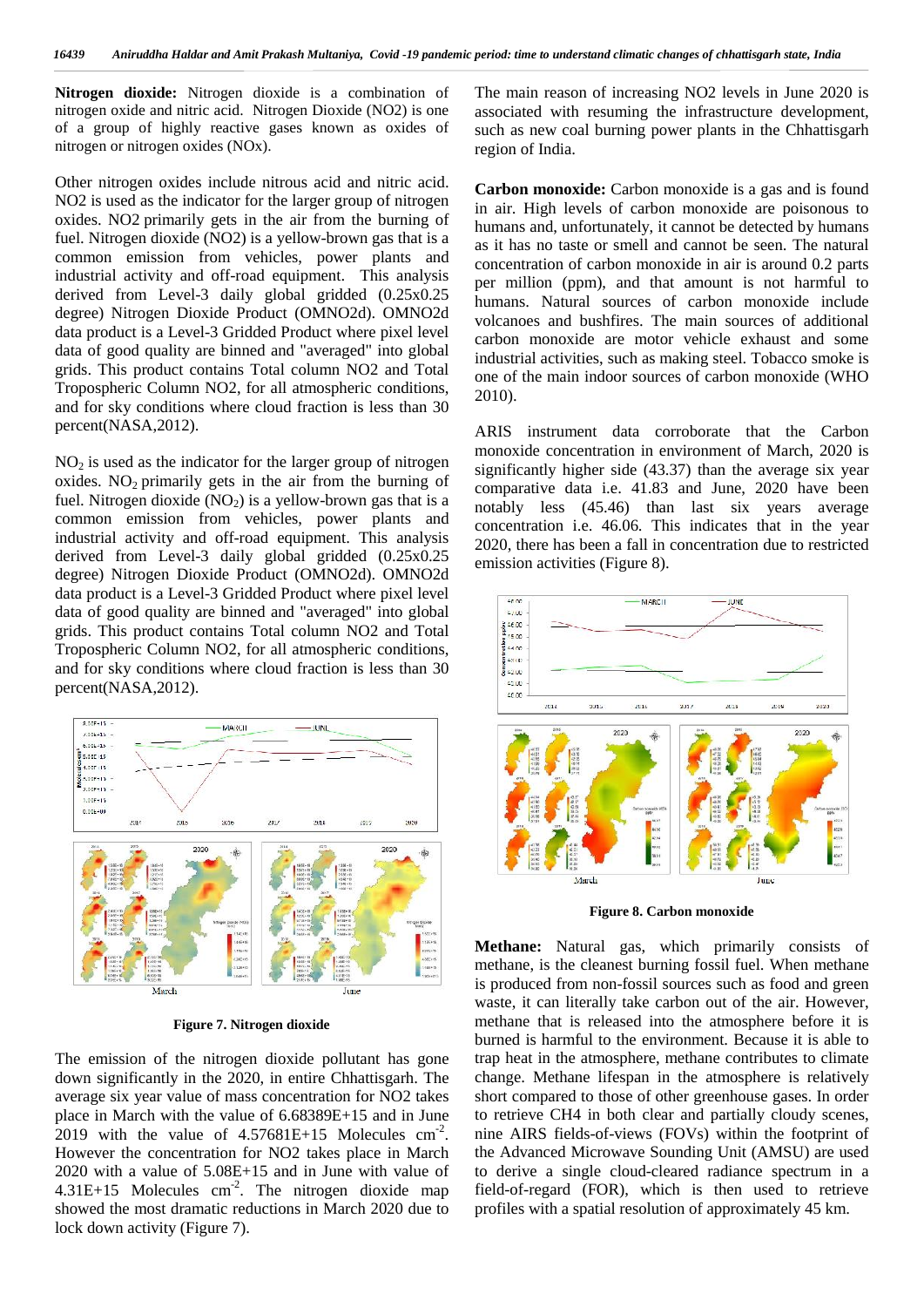The atmospheric temperature profiles, water vapor profiles, surface temperatures, and surface emissivity are required as inputs to simulate the clear radiances in the CH4 absorption band, and these inputs are retrieved from AIRS using different channels. The differences between the computed radiances and the AIRS measured radiances for clear pixels or the derived cloud-cleared FOR radiances for partially cloudy pixels are used to derive he change of CH4 profiles. Then, 50–60 CH4 absorption channels near 7.66 μm band were selected for the retrieval.

The AIRS retrieval algorithm is a sequential retrieval method with multiple steps in which the temperature and water vapor profiles were retrieved using its own sensitive channels in previous steps before CH4 retrieval, thus the quality of the CH4 retrievals strongly depends on the AIRS retrieved temperature and moisture profiles as well as surface temperature and emissivity products(X. Xiong et al.).The most sensitivity of AIRS to atmospheric CH4 is in the mid–upper troposphere(Xiaozhen Xiong et al.). We can clearly see the significant increase of CH4 in Chhattisgarh and the increase is up to 1775-1800 ppbv in most regions. The emission of the Methane has gone up significantly in the 2020, in entire Chhattisgarh. The average six year value of mass concentration for CH4 takes place in March 2020 with the value of 1784.51 and in June 2020 with the value of 1750.69 ppbv which is slightly higher side with comparison of six year average vale i.e. 1751.72 and 1747.39 respectively.

#### **Ozone**

Ozone (O3), a powerful bleaching, poisonous oxidizing agent Ozone  $(0,3)$ , a powerful bleaching, poisonous oxidizing agent  $\frac{43.80}{43.60}$  with a pungent, irritating odor, is formed naturally from diatomic oxygen (O2) by electric discharge in air or exposure to ultraviolet radiation. The ozone layer in the stratosphere absorbs UV radiation that shields the Earth surface from  $\frac{33.66}{38.66}$ incoming harmful UV radiation. In the troposphere, the ozone is mostly a result of anthropogenic pollution, and therefore higher concentrations are found in urban areas.



**Figure 10. Ozone**

NASA satellites ARIS instrument data based Giovanni tool supports that the Ozone of March, 2020 have been significantly high than June, 2020 and unstable. The difference of mass concentration between minimum and maximum in March and June, 2020 is 112.85 ppbv and is 59.88 ppbv respectively for Chhattisgarh state. Last six years average concentration of Ozone in March and June is

241 ppbv and 274 ppbv respectively. Data clearly indicates that in the year 2020, there has been a drop in mass concentration due to controlled anthropogenic activities (Figure 10).

**Table 2. Mean concentration and relative change of greenhouse gases**

| Air pollutant                                                             | Six-year monthly<br>mean (2014-2019) |                   | Mean<br>of March           | Mean<br>of June                 | Relative<br>Change |              |
|---------------------------------------------------------------------------|--------------------------------------|-------------------|----------------------------|---------------------------------|--------------------|--------------|
|                                                                           | March                                | June              | 2020<br>during<br>lockdown | 2020 during<br>unlock<br>period | A                  | B            |
| Land Surface<br>Temperatures<br>$(LST)(^0C)$                              | 42.35                                | 41.72             | 38.70                      | 38.34                           | 3.65               | 3.38         |
| Air Temperatures<br>(°C)                                                  | 32.05                                | 32.16             | 29.80                      | 32.09                           | 2.25               | 0.07         |
| <b>Aerosol Optical</b><br>Depth (AOD)<br>(100hpa DEEP<br><b>BLUE 550)</b> | 0.4830                               | 0.6387            | 0.4167                     | 0.4207                          | 0.07               | 0.22         |
| Sulfur dioxide $(SO2)$                                                    | 1.1025<br>$E-05$                     | 1.0087<br>3E-05   | 0.0000<br>08256            | 0.000006421                     | 0.00               | 0.00         |
| Nitrogen dioxide<br>(NO <sub>2</sub> )                                    | 6.6839<br>$E+15$                     | 4.57681<br>$E+15$ | 5.07587<br>$E+15$          | 4.31406<br>$E+15$               | 1.61<br>$E+15$     | 2.63<br>E+14 |
| Carbon monoxide<br>(CO)                                                   | 41.832                               | 46.035            | 43.377                     | 45.468                          | $-1.55$            | 0.57         |
| Methane $(CH_4)$                                                          | 1751.720                             | 1747.397          | 1784.518                   | 1750.696                        | 32.80              | $-3.30$      |
| Ozone $(O_3)$                                                             | 0.4830                               | 0.6387            | 0.4167                     | 0.4207                          | 0.07               | 0.22         |



**Figure 11. Average concentrations of greenhouse gasses against surface temperature**

# **CONCLUSION**

The entire world including Chhattisgarh state is following lockdown with a different level of stringency to combat COVID-19. The CoV virus infection has emerged as a deadly infectious disease causing the greatest pandemic in the planet and halts the economic activities. However On the other hand, it is noticed as an "Unsolicited Favor and Blessing" where reduction of human dominancy in environment is resulted in a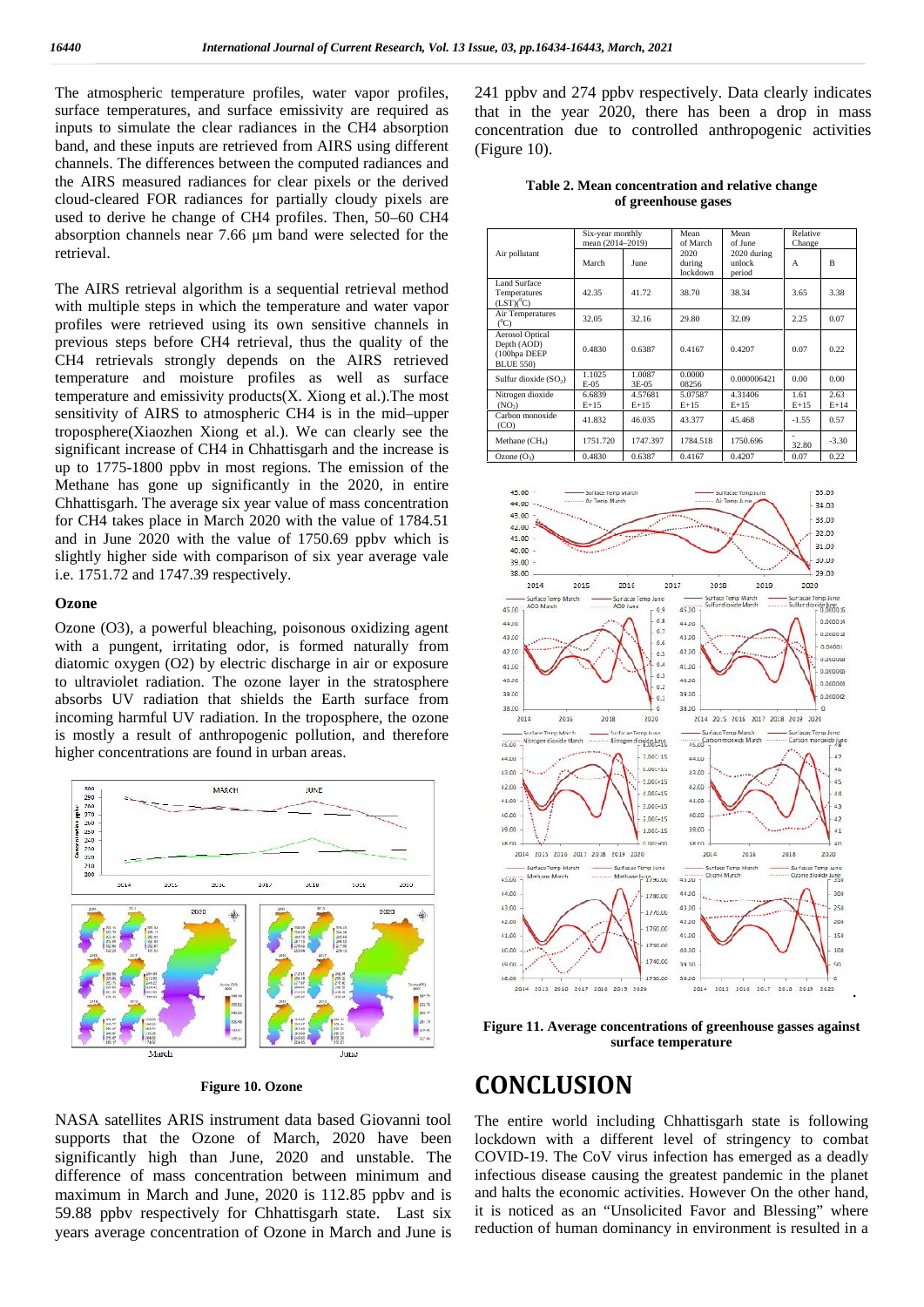drastic climate change. Mostly due to shutdown of industries and restriction of vehicular traffic study results clearly exhibits that LST, Air temperature, AOD,  $SO_2$ ,  $NO_2$ , CO and  $O_3$ concentrations have reduced significantly after commencing lockdown. Only CH<sub>4</sub> significantly increased during shut down in Chhattisgarh state. Prior to lockdown when all the industrial units are in operational state, the effect is recorded dangerous to environment mechanism in general and human health. Continuous emission of dust particles due to stone crushing in mining activity and emission of greenhouse gasses due to vehicle movement and industrial activity continuously add huge volume of dust and gasses into the atmosphere to contaminate the quality of air. Table 2: Mean concentration and relative change of greenhouse gases in Chhattisgarh, India. Six-year monthly mean (2014–2019) and mean of during lockdown ( $24<sup>th</sup>$  march to  $31<sup>st</sup>$  march 2020) and start of unlock period ( $1<sup>st</sup>$  June to  $7<sup>th</sup>$  June 2020):

#### **ACKNOWLEDGEMENT**

This research was supported by Dr. N. K. Baghmar, HOD School of studies in Geography, Pt. Ravishankar Shukla University. Raipur, Chhattisgarh who provided a great opportunity and guidance. We thank our colleagues from Pt. Ravishankar Shukla University who provided insight and expertise that greatly assisted the research, although they may not agree with all of the interpretations/conclusions of this paper analyses and visualizations used in this study were produced with the Giovanni online data system, developed and maintained by the NASA GES DISC. We acknowledge the mission scientists and Principal Investigators who provided the data used in this research effort.

## **REFERENCES**

- A, Rajeshwari. Mani N. D. "Estimation of Land Surface Temperature of Dindigul District Using Landsat 8 Data." *International Journal of Research in Engineering and Technology*, vol. 03, no. 05, 2014, pp. 122–26, doi:10.15623/ijret.2014.0305025.
- Aggarwal, A., *et al*"Clinical & Immunological Erythematosus Patients Characteristics in Systemic Lupus Maryam." *Journal of Dental Education*, vol. 76, no. 11, 2012, pp. 1532–39, doi:10.4103/ijmr.IJMR.
- Atri, Deepak, *et al*"COVID-19 for the Cardiologist: Basic Virology, Epidemiology, Cardiac Manifestations, and Potential Therapeutic Strategies." *JACC: Basic to Translational Science*, vol. 5, no. 5, 2020, pp. 518–36, doi:10.1016/j.jacbts.2020.04.002.
- Aumann, H. H., *et alAIRS / AMSU / HSB on the Aqua Mission : Design , Science Objectives , Data Products and Processing Systems*.
- Avdan, Ugur, and Gordana Jovanovska. *Algorithm for Automated Mapping of Land Surface Temperature Using LANDSAT 8 Satellite Data*. 2016.
- Azimi, Mohaddeseh. *Air Pollution Inequality and Its Sources in SO2 and NOX Emissions among Chinese Provinces from 2006 to 2015*. no. X, 2018, doi:10.3390/su10020367.
- Barn, Prabjit, *et alAir Quality Assessment Tools : A Guide for Public Health Practitioners*. no. December, 2011.
- Bashir, Muhammad Farhan, *et al*"Correlation between Climate Indicators and COVID-19 Pandemic in New York, USA." *Science of the Total Environment*, vol. 728, Elsevier B.V., 2020, p. 138835, doi:10.1016/j. scitotenv.2020.138835.
- Belhout, Dalila, *et alAir Quality Assessment in Algiers City*. no. June 2018, Air Quality, Atmosphere & Health, 2020, doi:10.1007/s11869-018-0589-x.
- Bosilovich, Michael G., *et al*"Global Modeling and Assimilation Office." *Earth*, vol. 9, no. 9, 2016, p. 73, http://gmao.gsfc.nasa.gov/pubs/office\_notes.
- *Census of India 2011. Report on Post Enumeration Survey*. 2014, p. 96.
- Chakraborty, Indranil, and Prasenjit Maity. "COVID-19 Outbreak: Migration, Effects on Society, Global Environment and Prevention." *Science of the Total Environment*, vol. 728, Elsevier B.V., 2020, p. 138882, doi:10.1016/j.scitotenv.2020.138882.
- Culp, William C. "Coronavirus Disease 2019." *A & A Practice*, vol. 14, no. 6, 2020, p. e01218, doi:10.1213/xaa.0000000000001218.
- Dantas, Guilherme, *et al*"The Impact of COVID-19 Partial Lockdown on the Air Quality of the City of Rio de Janeiro, Brazil." *Science of the Total Environment*, vol. 729, 2020, doi:10.1016/j.scitotenv.2020.139085.
- Eltahan, Muhammed, *et al*"Spatiotemporal Assessment of SO<Sub&gt;2&lt;/Sub&gt;,

SO<Sub&gt;4&lt;/Sub&gt; and AOD from over MENA Domain from 2006-2016 Using Multiple Satellite and Reanalysis MERRA-2 Data." *Journal of Geoscience and Environment Protection*, vol. 07, no. 04, 2019, pp. 156–74, doi:10.4236/gep.2019.74010.

- Fioletov, Vitali E., *et alA Global Catalogue of Large SO2 Sources and Emissions Derived from the Ozone Monitoring Instrument*. 2016, pp. 11497–519, doi:10.5194/acp-16- 11497-2016.
- Fishbein, Evan, *et alAtmospheric Infrared Sounder ( AIRS ) Level 2 Simulation System Description Document Atmospheric Infrared Sounder ( AIRS ) Level 2 Simulation System Description Document*. no. May, 2001.
- Fisher, Dale, and Annelies Wilder-Smith. "The Global Community Needs to Swiftly Ramp up the Response to Contain COVID-19." *The Lancet*, vol. 395, no. 10230, Elsevier Ltd, 2020, pp. 1109–10, doi:10.1016/S0140- 6736(20)30679-6.
- Follette-Cook, Melanie, and Pawan Gupta. *Remote Sensing of NO 2 , OMI Data Products, and Tools*. no. 2.
- Guo, Jinxin, *et alEvaluation of Land Surface Temperature Retrieval from Landsat 8 / TIRS Images before and after Stray Light Correction Using the SURFRAD Dataset*. 2020.
- Hashim, X. Q. Yap and M. *A Robust Calibration Approach for PM 10 Prediction from MODIS Aerosol Optical Depth*. 2013, pp. 3517–26, doi:10.5194/acp-13-3517-2013.
- Jeevalakshmi, D., *et al*"Land Surface Temperature Retrieval from LANDSAT Data Using Emissivity Estimation." *International Journal of Applied Engineering Research*, vol. 12, no. 20, 2017, pp. 9679–87.
- Krotkov, Nickolay A., *et al*"The Version 3 OMI NO2 Standard Product Nickolay." *Atmospheric Measurement Techniques Discussions*, no. 2, 2017, pp. 1–42, doi:10.5194/amt-2017- 44.
- Lee, H. J., *et al*"A Novel Calibration Approach of MODIS AOD Data to Predict PM2.5 Concentrations." *Atmospheric Chemistry and Physics*, vol. 11, no. 15, 2011, pp. 7991– 8002, doi:10.5194/acp-11-7991-2011.
- Leptoukh, G., *et alNASA GES DISC On-Line Visualization and Analysis System for Gridded Remote Sensing Data*.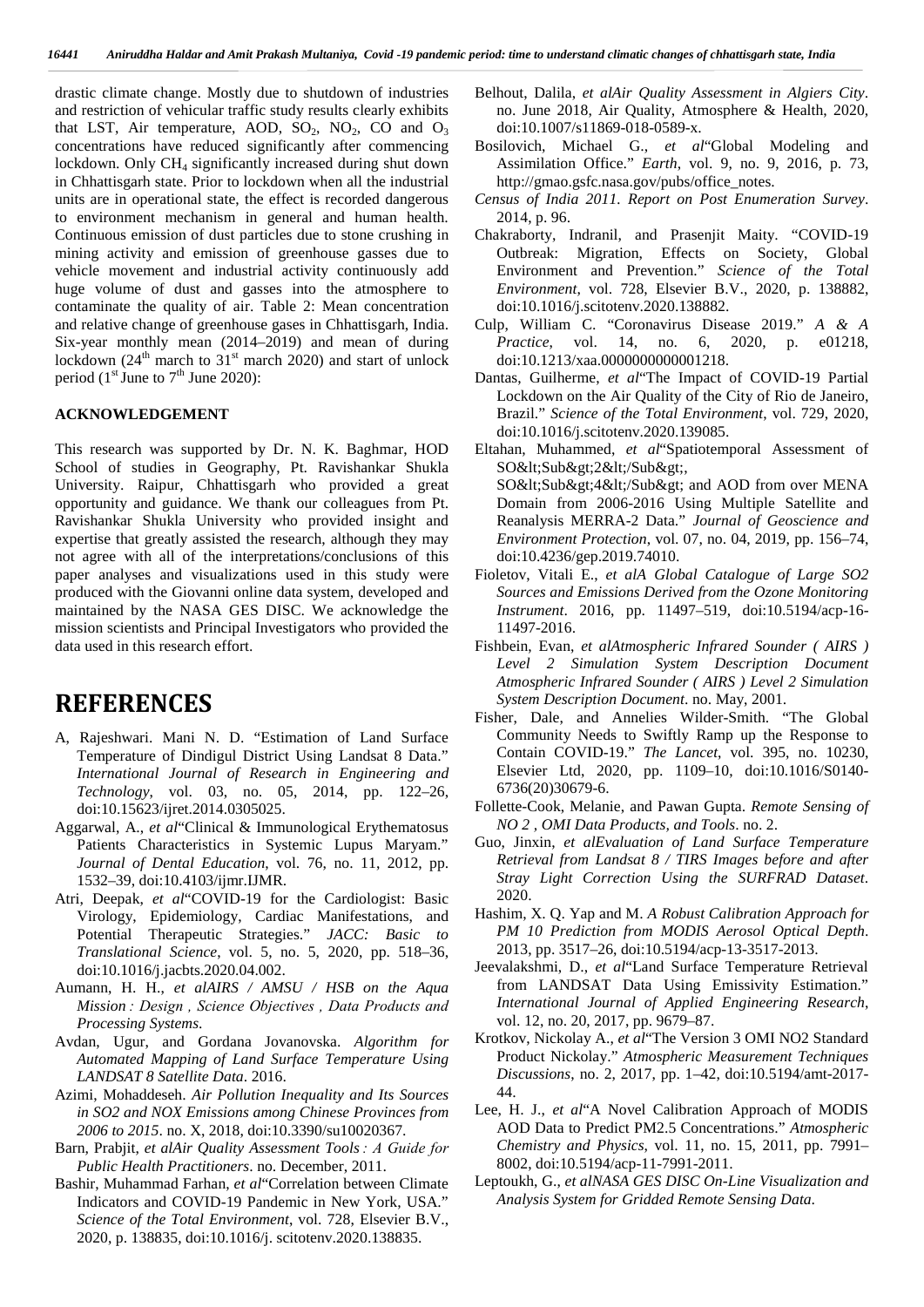- Levy, R. C., *et alThe Collection 6 MODIS Aerosol Products over Land and Ocean*. 2013, pp. 2989–3034, doi:10.5194/amt-6-2989-2013.
- Lokhandwala, Snehal, and Pratibha Gautam. "Indirect Impact of COVID-19 on Environment: A Brief Study in Indian Context." *Environmental Research*, vol. 188, no. April, Elsevier Inc., 2020, p. 109807, doi:10.1016/j.envres.2020.109807.
- Long, Ying, *et alPopulation Exposure to Ambient PM2.5 at the Subdistrict Level in China*. no. 858, 2014.
- Mandal, Indrajit, and Swades Pal. "COVID-19 Pandemic Persuaded Lockdown Effects on Environment over Stone Quarrying and Crushing Areas." *Science of the Total Environment*, vol. 732, Elsevier B.V., 2020, p. 139281, doi:10.1016/j.scitotenv.2020.139281.
- Manney, Gloria L., *et al*"Reanalysis Comparisons of Upper Tropospheric-Lower Stratospheric Jets and Multiple Tropopauses." *Atmospheric Chemistry and Physics*, vol. 17, no. 18, 2017, pp. 11541–66, doi:10.5194/acp-17- 11541-2017.
- McCoy, Daniel T., *et al*"Predicting Decadal Trends in Cloud Droplet Number Concentration Using Reanalysis and Satellite Data." *Atmospheric Chemistry and Physics Discussions*, 2017, pp. 1–21, doi:10.5194/acp-2017-811.
- Menzel, W. Paul, *et alCLOUD TOP PROPERTIES AND CLOUD PHASE ALGORITHM THEORETICAL BASIS DOCUMENT*. no. October, 2010.
- Michou, M., *et al*"Present-Day and Historical Aerosol and Ozone Characteristics in CNRM CMIP6 Simulations." *Journal of Advances in Modeling Earth Systems*, vol. 12, no. 1, 2020, pp. 1–31, doi:10.1029/2019MS001816.
- Mildrexler, David J. B. T. Bulletin of the American Meteorological Society. *MAXIMUM SURFACE TEMPERATURES TRACK MAJOR BIOSPHERIC CHANGES*. no. 4, July 2018, p. 669+.
- Mohseni, O., and H. G. Stefan. "Stream Temperature/Air Temperature Relationship: A Physical Interpretation." *Journal of Hydrology*, vol. 218, no. 3, 1999, pp. 128–41, doi:https://doi.org/10.1016/S0022-1694(99)00034-7.
- Muhammad, Sulaman, *et al*"COVID-19 Pandemic and Environmental Pollution: A Blessing in Disguise?" *Science of the Total Environment*, vol. 728, Elsevier B.V., 2020, p. 138820, doi:10.1016/j.scitotenv.2020.138820.
- Mutiibwa, Denis, *et al*"Land Surface Temperature and Surface Air Temperature in Complex Terrain." *IEEE Journal of Selected Topics in Applied Earth Observations and Remote Sensing*, vol. 8, no. 10, 2015, pp. 4762–74, doi:10.1109/JSTARS.2015.2468594.
- NASA. "Airborne Nitrogen Dioxide Plummets Over China." *NASA Earth Observatory*, 2020, https://earthobservatory.nasa.gov/images/146362/airborne nitrogen-dioxide-plummets-over-china.
- User Guide. "Aqua Monitoring The Water Cycle and Associated Varibles from the Vantage of Space." *Goddard Space Flight Center Greenbelt, Maryland 20771 March 2002*, vol. (5)2, no. 2, 1394, pp. 285–99.
- User Guide. "Ozone Monitoring Instrument (OMI) Data User's Guide." *Accessed On.* 2009. http://scholar.google.com/scholar?hl=en&btnG=Search&q =intitle:Ozone+Monitoring+Instrument+(OMI)+Data+User 's+Guide#6.
- NASA, 2012. *Ozone Monitoring Instrument (OMI) Data User's Guide*. 2012.
- No, O. M. I., and Algoithm Team. *OMNO2d File Specification*. 2013.
- Otmani, Anas, *et al*"Impact of Covid-19 Lockdown on PM10, SO2 and NO2 Concentrations in Salé City (Morocco)." *Science of the Total Environment*, vol. 735, no. 2, Elsevier B.V., 2020, p. 139541, doi:10.1016/j.scitotenv.2020.139541.
- Padmavathi, Sri, and Mahila Visva. *Research Article Adsorption Studies on Mangifera Indica Controlling of SO 2 Pollution*. no. 3, 2012, pp. 1768–71.
- **Steve.** *National Aeronautics and Space Administration*. no. 4, 2011.
- Remer, Lorraine A., *et al*"The MODIS Aerosol Algorithm, Products, and Validation." *Journal of the Atmospheric Sciences*, vol. 62, no. 4, 2005, pp. 947–73, doi:10.1175/JAS3385.1.
- Roy, Papiya, and Arghya Sardar. *SO2 Emission Control and Finding a Way Out to Produce Sulphuric Acid from Industrial SO2 Emission*. no. 2, 2015, doi:10.4172/2157- 7048.1000230.
- Sharma, Shubham, *et al*"Effect of Restricted Emissions during COVID-19 on Air Quality in India." *Science of the Total Environment*, vol. 728, Elsevier B.V., 2020, p. 138878, doi:10.1016/j.scitotenv.2020.138878.
- Sicard, Pierre, *et al*"Amplified Ozone Pollution in Cities during the COVID-19 Lockdown." *Science of the Total Environment*, vol. 735, Elsevier B.V., 2020, p. 139542, doi:10.1016/j.scitotenv.2020.139542.
- Sikarwar, Ankit, and Ritu Rani. *Assessing the Immediate Effect of COVID-19 Lockdown on Air Quality : A Case Study of Delhi , India*. 2020, pp. 1–19.
- Teng W et. al. *NASA Giovanni: A Tool for Visualizing, Analyzing, and Inter-Comparing Soil Moisture Data*. 2020.
- U.S. Geological Survey. *Landsat 8 Surface Reflectance Code (LASRC) Poduct Guide. (No. LSDS-1368 Version 2.0).* no. May, 2019, p. 40, https://www.usgs.gov/media/files/landsat-8-surfacereflectance-code-lasrc-product-guide.
- User Guide. "Landsat Missions: Imaging the Earth Since 1972." *Landsat Missions Timeline*, vol. 2020, no. November, 2018, pp. 2013–16, doi:10.1177/0033688205055578.
- Valizadeh Kamran, Khalil, *et al*"Land Surface Temperature Retrieval from Landsat 8 TIRS: Comparison between Split Window Algorithm and SEBAL Method." *Third International Conference on Remote Sensing and Geoinformation of the Environment (RSCy2015)*, vol. 9535, no. June, 2015, p. 953503, doi:10.1117/12.2192491.
- Vicente, Gilberto A. *TOOLS AND DATA SERVICES FROM THE NASA EARTH SATELLITE*.
- Virus, Zika. *Novel Coronavirus ( 2019-NCoV )*. no. January, 2020, pp. 1–5.
- Wagner, T., *et al*"Monitoring of Atmospheric Trace Gases, Clouds, Aerosols and Surface Properties from UV/Vis/NIR Satellite Instruments." *Journal of Optics A: Pure and Applied Optics*, vol. 10, no. 10, 2008, doi:10.1088/1464- 4258/10/10/104019.
- WHO, 2003. *Climate Change and Human Health Editors*.
- WHO, 2010. *WHO Guidelines for Indoor Air Quality: Selected Pollutants*.
- WHO, 2020. "Coronavirus Disease 2019." *A & A Practice*, vol. 14, no. 6, 2020, p. e01218, doi:10.1213/xaa.0000000000001218.
- Xiong, X., *et al*"Methane Plume over South Asia during the Monsoon Season: Satellite Observation and Model Simulation." *Atmospheric Chemistry and Physics*